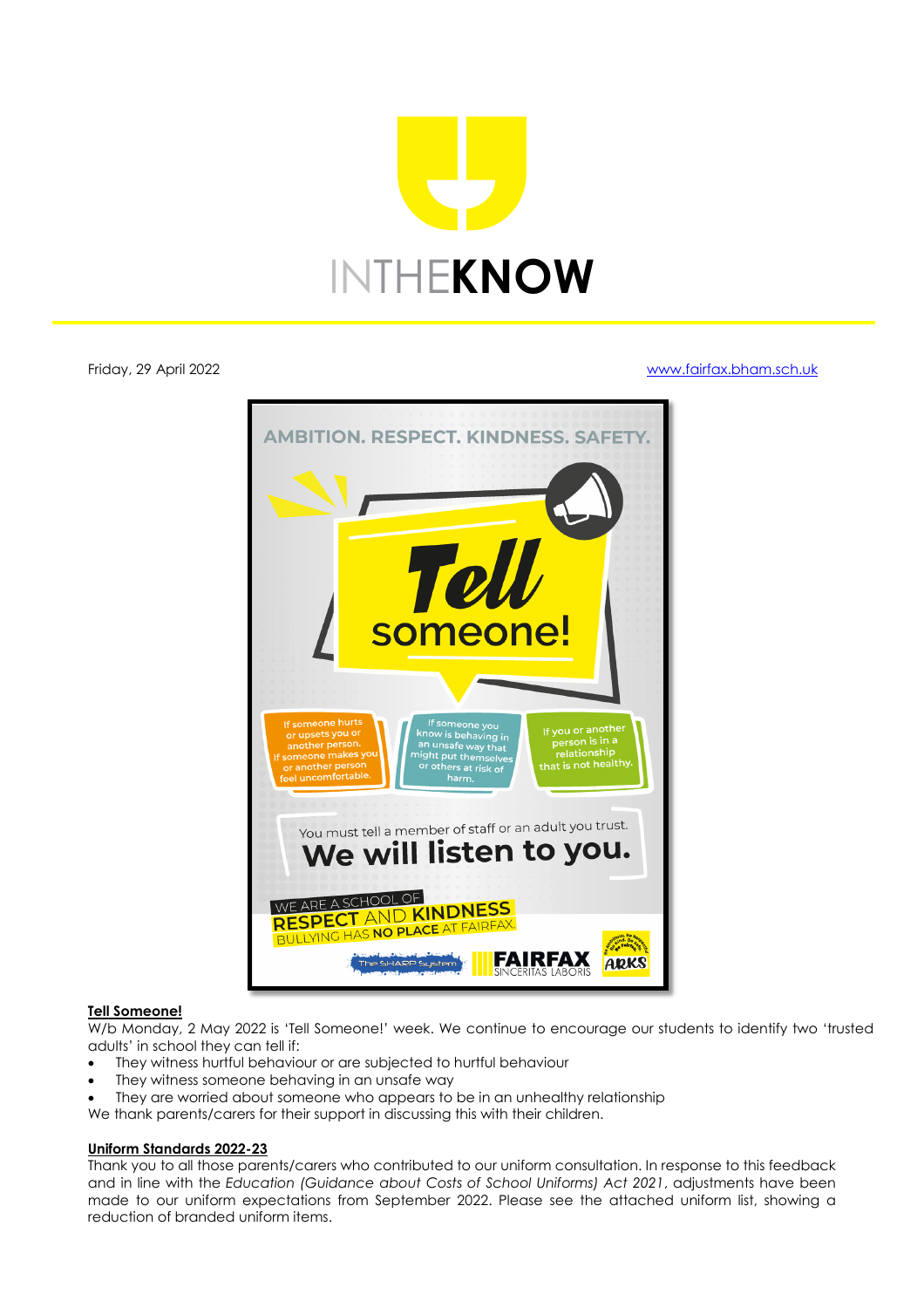# **Carrot Rewards – MyStickers Merits**

An advance notice: as we have moved to SIMS recognition, we will not be using MyStickers for merits. Please can you encourage your child to log their merits on MyStickers before 31 May 2022, as they will not be accepted after this date.

## **Summer Term 2022 Dates Reminder**

Please be advised that there are no staff training days scheduled this term.

- Summer Term I Monday, 25 April Friday, 27 May 2022 *(Monday, 2 May – Bank Holiday Monday)*
- Half-term Monday, 30 May Friday, 3 June 2022

Summer Term II Monday, 6 June – Thursday, 21 July 2022

### **Parent/Carer Calendar – Summer Term 1**

Please see the attached parent/carer calendar, updated for the Summer Term.

## **Who to Contact at the Academy with a Concern**

Please be advised of the following points of contact:

**Year 7** 

Head of Year: Mrs Rose [s.rose@fairfax.fmat.co.uk](mailto:s.rose@fairfax.fmat.co.uk) Assistant Head of Year: Mr Rainbow [r.rainbow@fairfax.fmat.co.uk](mailto:r.rainbow@fairfax.fmat.co.uk)

**Year 8** Head of Year: Mrs Colbourne [j.colbourne@fairfax.fmat.co.uk](mailto:j.colbourne@fairfax.fmat.co.uk)  Assistant Head of Year: Mr Rainbow [r.rainbow@fairfax.fmat.co.uk](mailto:r.rainbow@fairfax.fmat.co.uk)

Miss Ashton – Mathematics [a.ashton@fairfax.fmat.co.uk](mailto:a.ashton@fairfax.fmat.co.uk) Mrs Buckley – Humanities [e.buckley@fairfax.fmat.co.uk](mailto:e.buckley@fairfax.fmat.co.uk) Mrs Ford – English & MFL [k.ford@fairfax.fmat.co.uk](mailto:k.ford@fairfax.fmat.co.uk) Mr Hewitt – Business & Computing [b.hewitt@fairfax.fmat.co.uk](mailto:b.hewitt@fairfax.fmat.co.uk) Mrs Jackson – Science & Technology [l.jackson@fairfax.fmat.co.uk](mailto:l.jackson@fairfax.fmat.co.uk) Mrs Palmer – PE & Performance [k.palmer@fairfax.fmat.co.uk](mailto:k.palmer@fairfax.fmat.co.uk)

**Year 9**  Head of Year: Miss Dowell [m.dowell@fairfax.fmat.co.uk](mailto:m.dowell@fairfax.fmat.co.uk) Assistant Head of Year:

Mr Clark [g.clark@fairfax.fmat.co.uk](mailto:g.clark@fairfax.fmat.co.uk)

**Year 10** Head of Year: Mr Ravenscroft [c.ravenscroft@fairfax.fmat.co.uk](mailto:c.ravenscroft@fairfax.fmat.co.uk)  Assistant Head of Year: Mr Clark [g.clark@fairfax.fmat.co.uk](mailto:g.clark@fairfax.fmat.co.uk)

Mrs Corbett – SENDCO [k.corbett@fairfax.fmat.co.uk](mailto:k.corbett@fairfax.fmat.co.uk) Miss Panesar – Assistant SENDCO [a.panesar@fairfax.fmat.co.uk](mailto:a.panesar@fairfax.fmat.co.uk)

# **Year 11**

Head of Year: Ms Ahmed-Lockley [s.ahmedlockley@fairfax.fmat.co.uk](mailto:s.ahmedlockley@fairfax.fmat.co.uk)  Assistant Head of Year: Mrs Barker [c.barker@fairfax.fmat.co.uk](mailto:c.barker@fairfax.fmat.co.uk)

**Sixth Form** 

Head of Sixth Form: Ms Gray [w.gray@fairfax.fmat.co.uk](mailto:w.gray@fairfax.fmat.co.uk)  Assistant Head of Sixth Form: Miss Gardner [j.gardner@fairfax.fmat.co.uk](mailto:j.gardner@fairfax.fmat.co.uk)

## **Directors of Faculty SEND Administration Manager**

Mrs Duvern [s.duvern@fairfax.fmat.co.uk](mailto:s.duvern@fairfax.fmat.co.uk)

**Attendance Officer** Miss O'Connor [j.oconnor@fairfax.fmat.co.uk](mailto:j.oconnor@fairfax.fmat.co.uk)

YEAR

A reminder notice: our fourth Enrichment Day is on Wednesday, 11 May 2022 and Year 7 students will be attending the Twycross Zoo visit. Some students will be participating in Science activities at school.

YEAR 8

A reminder notice: our fourth Enrichment Day is on Wednesday, 11 May 2022 and Year 8 students will be attending the 'Wicked' theatre visit, if they have booked their place, or participating in English and MFL activities at school.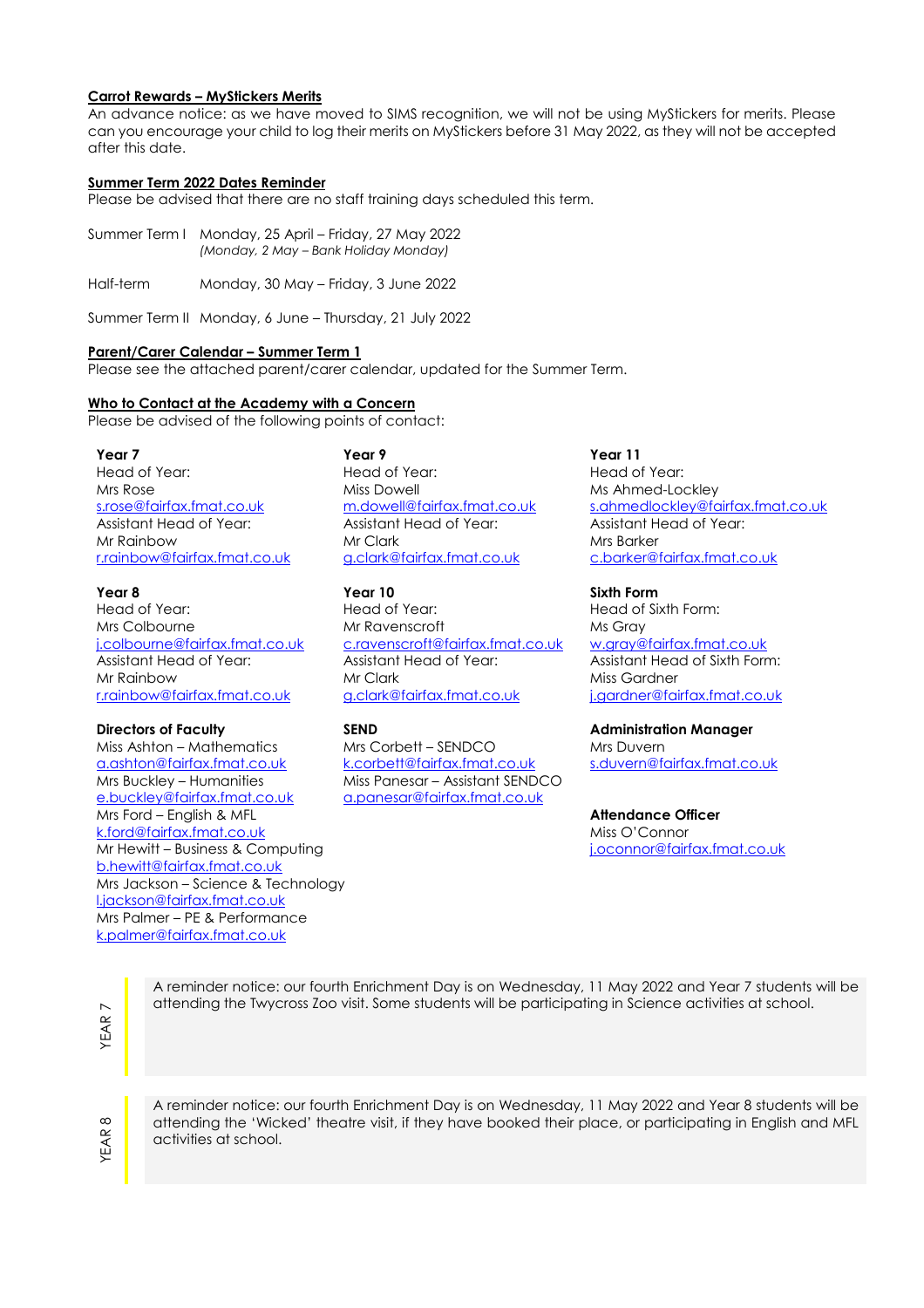A reminder notice: our fourth Enrichment Day is on Wednesday, 11 May 2022 and Year 9 students will be attending a 'Guess My Job' event and participating in Humanities activities. House Netball, Basketball, Table Tennis and Badminton will also take place on this day, and students who want to represent their House should see their Head of House or Assistant Head of House. House Football has been postponed until June.

A reminder notice: Year 9 HPV/MMR vaccinations will take place on Thursday, 12 May 2022, for students who have already returned their consent form.

A reminder notice: the Y10 Drama mock examination is on Wednesday, 4 May after school, and the Y10 Drama GCSE examination is on Thursday, 12 May.

An updated notice: our fourth Enrichment Day is on Wednesday, 11 May 2022 and Year 10 students will be attending their normal timetabled lessons. House Netball, Basketball, Table Tennis and Badminton have been postponed until June, and students who want to represent their House should see their Head of House or Assistant Head of House.

A reminder notice: our fourth Enrichment Day is on Wednesday, 11 May 2022 and Year 11 students will be attending a 'Meet The Professional' event and participating in Mathematics activities. Senior House Netball and Basketball will also take place on this day, and students who want to represent their House should see their Head of House or Assistant Head of House.

A reminder notice: please be reminded that timetable overviews for the Summer 2022 examinations are available on the school website.

An advance notice: Examination Leave – the main examination period begins on Monday, 16 May. Year 11 students are expected to continue attending all of their lessons and tutor time until May half term. This is to support students with their preparations for each exam and to help relieve some of the pressure of having to do too much revision without support. After May half term, Year 11 students will be allowed to study independently at home. However, given that they have missed so much time in school due to the Covid pandemic we would strongly recommend that they continue to attend their lessons when not in an exam. After May half term, teachers will be live streaming their lessons using MS Teams so students can attend lessons from home by logging into MS Teams or by going to their normal timetabled lessons in school. Some additional revision sessions will be planned after May half term and a letter with further details about those sessions will be sent shortly.

A reminder notice: Year 11 students will be receiving personalised timetables for all of their examinations; a full examinations timetable is also available on the Academy website. Morning examinations will begin at 9:00am. Afternoon examinations begin at 1:30pm. Students will be expected to be outside their examination venue at least 10 minutes before the start of an examination. Students will be allowed to leave Period 4 early if they have an afternoon examination, to ensure that they have enough time for their lunch.

A reminder notice: Prom – Year 11 Prom will take place at the Tamworth SnowDome on Tuesday, 28 June 2022. The evening will begin at 7:00pm and end at 10:00pm with students expected to leave the venue promptly at 10:00pm. It promises to be an excellent evening, and a wonderful way to celebrate the end of an era. Letters will be sent out soon, with payment information and further details.